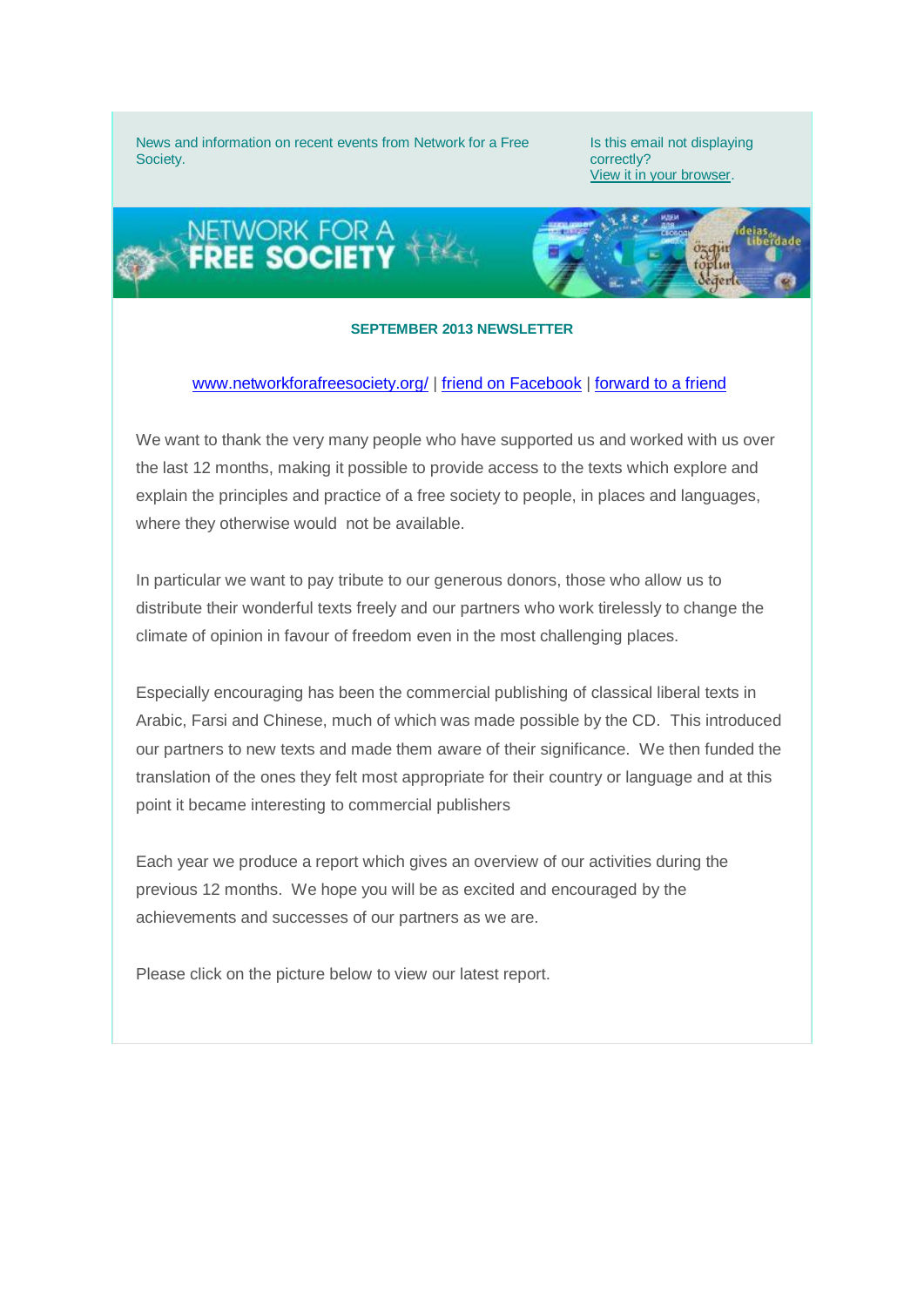

When you go to our website double click o[n Countries](http://networkforafreesociety.us6.list-manage.com/track/click?u=a9097c21dbf4b971a3ab947cf&id=bae17bc347&e=0aec893c4e) to see the full list of countries covered rather than use the drop down menus.

*If you believe in the creative power of freedom and want many more people to benefit from it, we hope you will be inspired by the work we do to spread understanding about it world wide. With a simple click,*